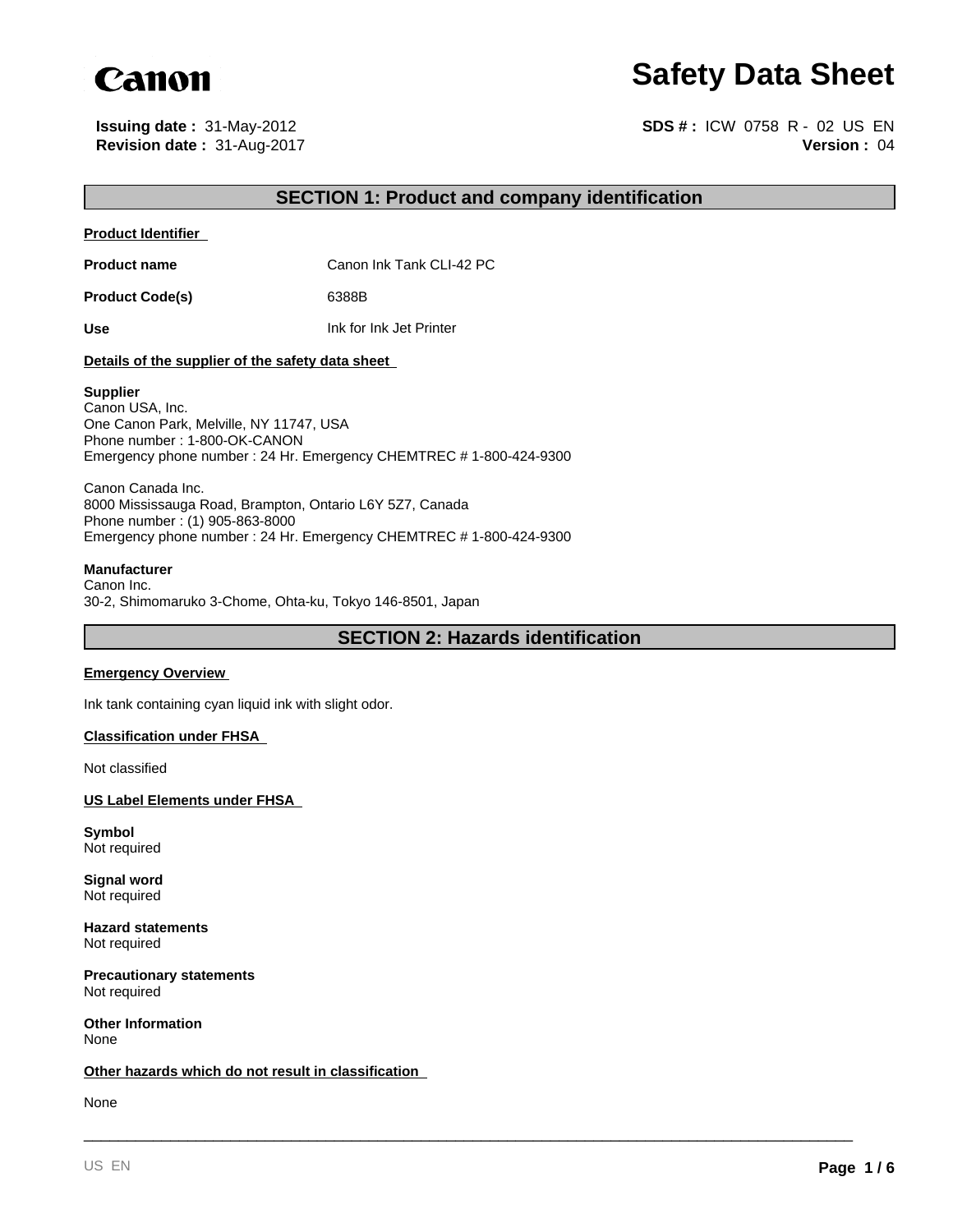# **SECTION 3: Composition/information on ingredients**

\_\_\_\_\_\_\_\_\_\_\_\_\_\_\_\_\_\_\_\_\_\_\_\_\_\_\_\_\_\_\_\_\_\_\_\_\_\_\_\_\_\_\_\_\_\_\_\_\_\_\_\_\_\_\_\_\_\_\_\_\_\_\_\_\_\_\_\_\_\_\_\_\_\_\_\_\_\_\_\_\_\_\_\_\_\_\_\_\_

| <b>Chemical name</b> | <b>CAS-No</b> | Weight %  |
|----------------------|---------------|-----------|
| Glycol               | СBІ           | $15 - 20$ |
| Glycerin             | $56 - 81 - 5$ | $5 - 10$  |
| Urea compound        | СBІ           | $5 - 10$  |
| Copper compound      | СBІ           | - 5       |
| Water                | 7732-18-5     | $60 - 80$ |

# **SECTION 4: First aid measures**

#### **Description of first aid measures**

| <b>Inhalation</b>                                                          | Move to fresh air. Get medical attention immediately if symptoms occur.                                                                 |  |
|----------------------------------------------------------------------------|-----------------------------------------------------------------------------------------------------------------------------------------|--|
| Ingestion                                                                  | Rinse mouth. Drink 1 or 2 glasses of water. Get medical attention immediately if symptoms<br>occur.                                     |  |
| <b>Skin Contact</b>                                                        | Wash off immediately with soap and plenty of water. Get medical attention immediately if<br>symptoms occur.                             |  |
| <b>Eye Contact</b>                                                         | Flush with plenty of water. Get medical attention immediately if symptoms occur.                                                        |  |
| Most important symptoms and effects, both acute and delayed                |                                                                                                                                         |  |
| <b>Inhalation</b>                                                          | None under normal use. Symptoms of overexposure are dizziness, headache, tiredness,<br>nausea, unconsciousness, cessation of breathing. |  |
| Ingestion                                                                  | None under normal use. Ingestion may cause gastrointestinal irritation, nausea, vomiting<br>and diarrhea.                               |  |
| <b>Skin Contact</b>                                                        | None under normal use.                                                                                                                  |  |
| <b>Eye Contact</b>                                                         | None under normal use. May cause slight irritation.                                                                                     |  |
| <b>Chronic Effects</b>                                                     | None under normal use.                                                                                                                  |  |
| Indication of any immediate medical attention and special treatment needed |                                                                                                                                         |  |

None

# **SECTION 5: Firefighting measures**

\_\_\_\_\_\_\_\_\_\_\_\_\_\_\_\_\_\_\_\_\_\_\_\_\_\_\_\_\_\_\_\_\_\_\_\_\_\_\_\_\_\_\_\_\_\_\_\_\_\_\_\_\_\_\_\_\_\_\_\_\_\_\_\_\_\_\_\_\_\_\_\_\_\_\_\_\_\_\_\_\_\_\_\_\_\_\_\_\_

#### **Extinguishing media**

#### **Suitable extinguishing media**

Use CO<sub>2</sub>, water, dry chemical, or foam.

**Unsuitable extinguishing media** None

#### **Special hazards arising from the substance or mixture**

#### **Special Hazard** None

**Hazardous combustion products** Carbon dioxide (CO 2), Carbon monoxide (CO)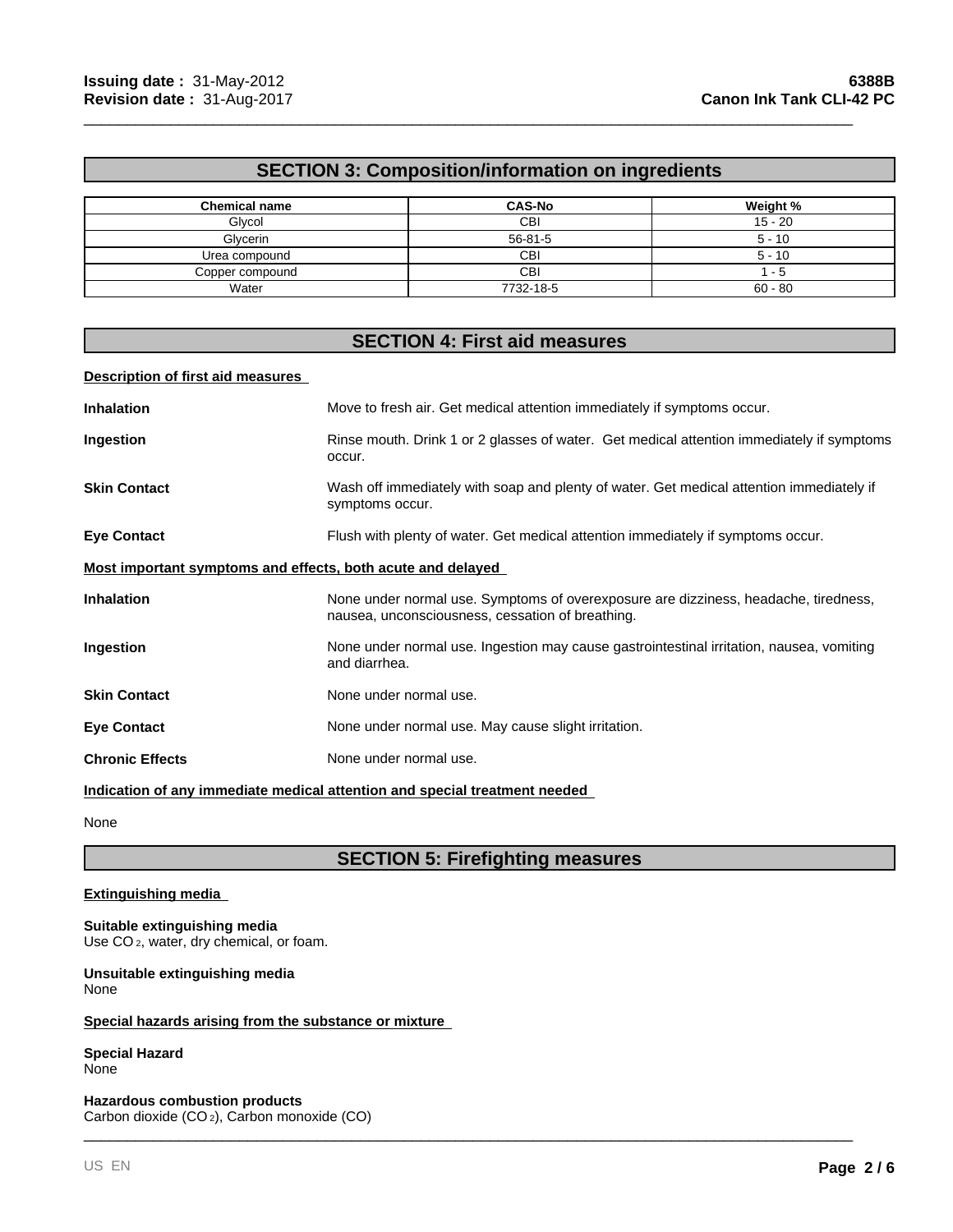#### **Advice for firefighters**

#### **Special protective equipment for fire-fighters**

None

## **SECTION 6: Accidental release measures**

\_\_\_\_\_\_\_\_\_\_\_\_\_\_\_\_\_\_\_\_\_\_\_\_\_\_\_\_\_\_\_\_\_\_\_\_\_\_\_\_\_\_\_\_\_\_\_\_\_\_\_\_\_\_\_\_\_\_\_\_\_\_\_\_\_\_\_\_\_\_\_\_\_\_\_\_\_\_\_\_\_\_\_\_\_\_\_\_\_

#### **Personal precautions, protective equipment and emergency procedures**

Avoid contact with skin, eyes and clothing.

#### **Environmental Precautions**

Keep out of waterways.

#### **Methods and material for containment and cleaning up**

Wipe up with adsorbent material (e.g. cloth, fleece).

#### **Other Information**

None

# **SECTION 7: Handling and storage**

#### **Precautions for safe handling**

Avoid contact with skin, eyes and clothing. Clean contaminated surface thoroughly. Use with adequate ventilation.

#### **Conditions for safe storage, including any incompatibilities**

Keep in a dry, cool and well-ventilated place. Keep out of the reach of children. Keep away from direct sunlight. Keep away from heat and sources of ignition.

## **SECTION 8: Exposure controls/personal protection**

#### **Exposure guidelines**

| <b>Chemical name</b> | <b>OSHA PEL</b>                                              | ACGIH TI <sup>v</sup> |  |
|----------------------|--------------------------------------------------------------|-----------------------|--|
| Glycerin             | TWA.<br>, total particulate<br>15 mg/m <sup>3</sup><br>mist, | None<br>$\sim$ $\sim$ |  |
| $56 - 81 - 5$        | TWA.<br>respirable fraction<br>. 5 ma/m $3$<br>mist,         |                       |  |

**Appropriate engineering controls** None under normal use conditions.

#### **Individual protection measures, such as personal protective equipment**

| <b>Eye/face Protection</b>    | Not required under normal use. |
|-------------------------------|--------------------------------|
| <b>Skin Protection</b>        | Not required under normal use. |
| <b>Respiratory Protection</b> | Not required under normal use. |

## **SECTION 9: Physical and chemical properties**

#### **Information on basic physical and chemical properties**

| Appearance            |
|-----------------------|
| Odor                  |
| <b>Odor threshold</b> |
| рH                    |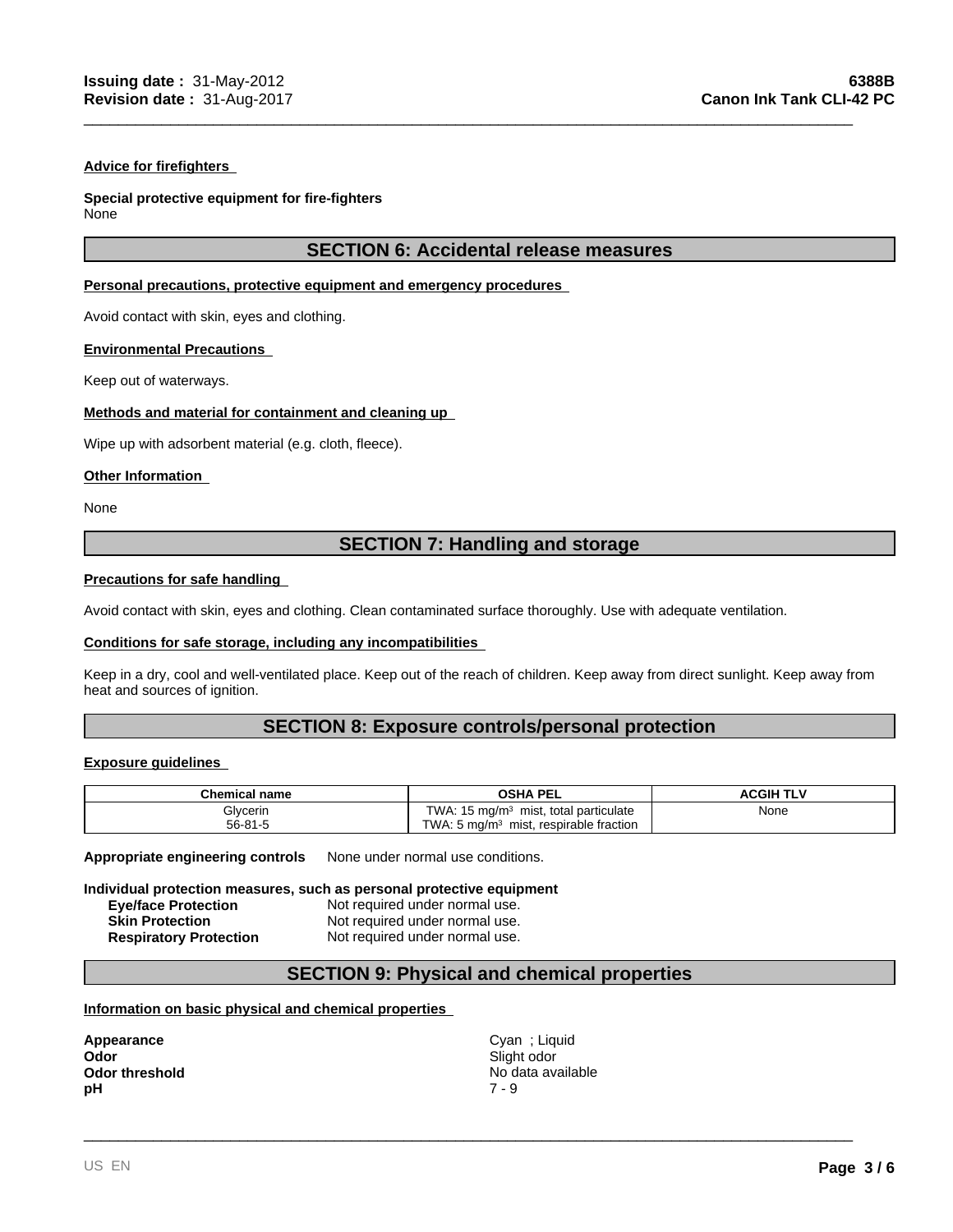**Evaporation Rate Example 2018** No data available<br> **Elammability (solid, gas)** Not Applicable **Notice Applicable Flammability (solid, gas) Flammability Limits in Air Upper Flammability Limit** None; estimated **Lower Flammability Limit** None; estimated **Vapor pressure** No data available No data available **Vapor density No data available No data available Relative density** 1.0 - 1.1 **Solubility(ies)** Water; miscible **Partition coefficient: n-octanol/water** No data available<br> **Autoignition Temperature (°C)** None: estimated **Melting/Freezing point (°C) Autoignition Temperature (°C) Decomposition Temperature (°C) Boiling Point/Range (°C) Viscosity (mPa s)**

# **Other Information**

No data available

# **SECTION 10: Stability and reactivity**

#### **Reactivity**

None

#### **Chemical stability**

**Stable** 

**Possibility of Hazardous Reactions** 

None

**Conditions to Avoid** 

None

**Incompatible materials** 

Acids, Bases, Oxidizing agents, Reducing agents.

### **Hazardous Decomposition Products**

Carbon dioxide (CO 2), Carbon monoxide (CO), and/or Ammonia.

## **SECTION 11: Toxicological information**

\_\_\_\_\_\_\_\_\_\_\_\_\_\_\_\_\_\_\_\_\_\_\_\_\_\_\_\_\_\_\_\_\_\_\_\_\_\_\_\_\_\_\_\_\_\_\_\_\_\_\_\_\_\_\_\_\_\_\_\_\_\_\_\_\_\_\_\_\_\_\_\_\_\_\_\_\_\_\_\_\_\_\_\_\_\_\_\_\_

#### **Information on toxicological effects**

| <b>Acute toxicity</b>             | No data available                            |
|-----------------------------------|----------------------------------------------|
| <b>Skin corrosion/irritation</b>  | Non-irritant (Estimate) (OECD Guideline)     |
| Serious eye damage/eye irritation | Minimal irritant (Estimate) (OECD Guideline) |
| <b>Sensitization</b>              | Non-sensitizer (Estimate) (OECD Guideline)   |
| Germ cell mutagenicity            | Ames test: Negative                          |

No data available **Flash Point (°C)** > 93.0°C (Tag. Closed Cup.); estimated No data available

> No data available  $1 - 5$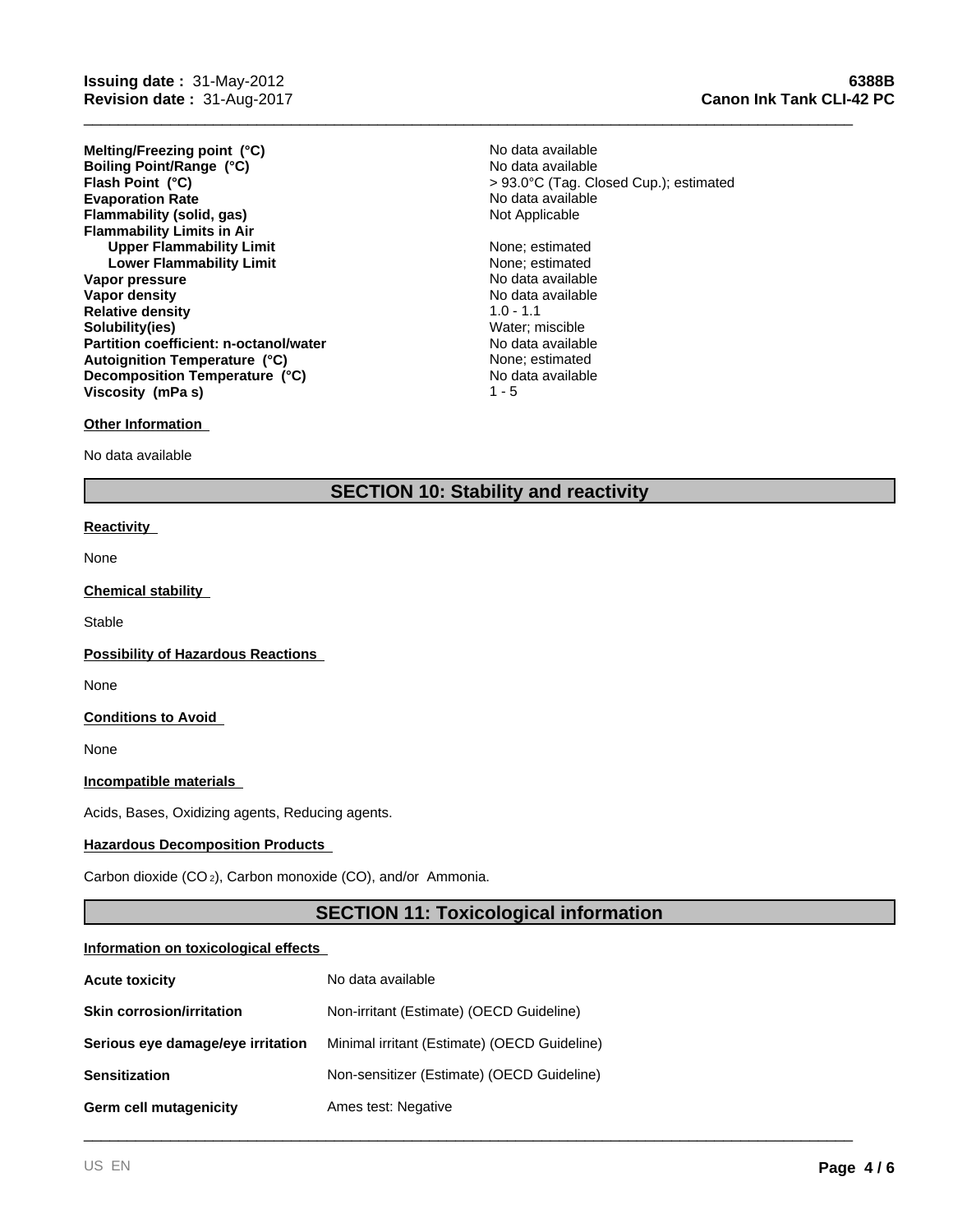| Carcinogenicity                 | No data available |
|---------------------------------|-------------------|
| <b>Reproductive Toxicity</b>    | No data available |
| <b>STOT - single exposure</b>   | No data available |
| <b>STOT - repeated exposure</b> | No data available |
| <b>Aspiration hazard</b>        | No data available |
| <b>Other Information</b>        | No data available |

# **SECTION 12: Ecological information**

\_\_\_\_\_\_\_\_\_\_\_\_\_\_\_\_\_\_\_\_\_\_\_\_\_\_\_\_\_\_\_\_\_\_\_\_\_\_\_\_\_\_\_\_\_\_\_\_\_\_\_\_\_\_\_\_\_\_\_\_\_\_\_\_\_\_\_\_\_\_\_\_\_\_\_\_\_\_\_\_\_\_\_\_\_\_\_\_\_

#### **Toxicity**

**Ecotoxicity effects** No data available

#### **Persistence and degradability**

No data available

### **Bioaccumulative potential**

No data available

#### **Mobility in soil**

No data available

# **Other adverse effects**

No data available

**UN number** 

# **SECTION 13: Disposal considerations**

#### **Waste treatment methods**

Dispose of in accordance with local regulations.

# **SECTION 14: Transport information** None **UN Proper Shipping Name**  None

| UN Proper Shipping Name                                                      | none                                                                                                            |
|------------------------------------------------------------------------------|-----------------------------------------------------------------------------------------------------------------|
| <b>Transport Hazard Class</b>                                                | None                                                                                                            |
| <b>Packing Group</b>                                                         | None                                                                                                            |
| <b>Environmental Hazards</b>                                                 | Not classified as environmentally hazardous under UN Model Regulations and<br>marine pollutant under IMDG Code. |
| <b>Special Precautions for users</b>                                         | IATA: Not regulated                                                                                             |
| Transport in bulk according to Annex II of<br><b>MARPOL and the IBC Code</b> | Not Applicable                                                                                                  |